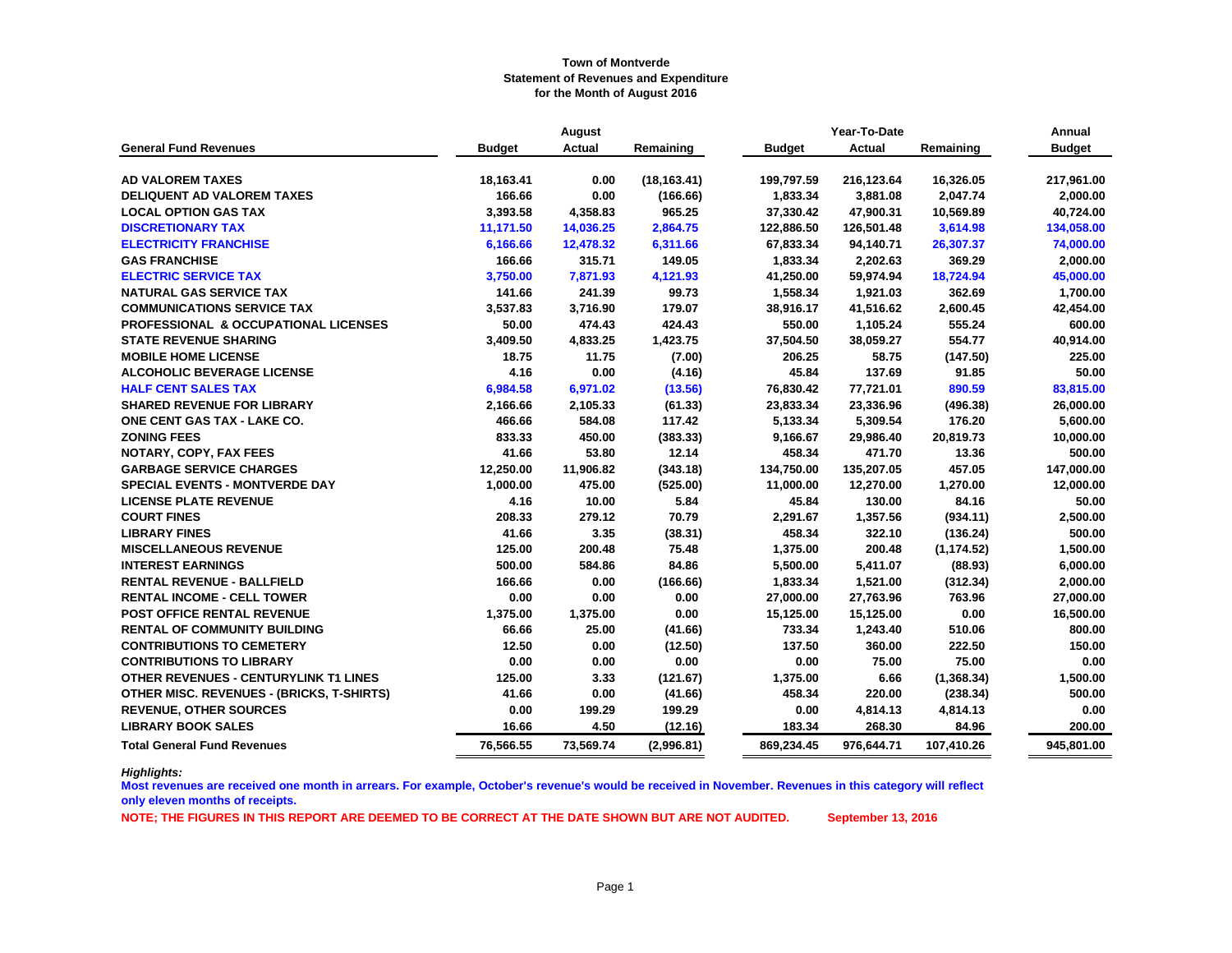|                                                 |               | August    |             |               | Year-To-Date |             | Annual        |
|-------------------------------------------------|---------------|-----------|-------------|---------------|--------------|-------------|---------------|
| <b>General Fund Expenditure by Department</b>   | <b>Budget</b> | Actual    | Remaining   | <b>Budget</b> | Actual       | Remaining   | <b>Budget</b> |
| <b>Elections Section (510)</b>                  | 191.66        | (240.00)  | 431.66      | 2,108.34      | (240.00)     | 2,348.34    | 2,300.00      |
| <b>Council Section (511)</b>                    | 2,144.99      | 2,175.00  | (30.01)     | 23,595.01     | 22,104.00    | 1,491.01    | 25,740.00     |
| Mayor's Department (512)                        | 1,485.41      | 1,200.00  | 285.41      | 16,339.59     | 18,373.86    | (2,034.27)  | 17,825.00     |
| <b>Financial and Administrative (513)</b>       | 16,010.89     | 9,342.14  | 6,668.75    | 181,528.11    | 145,136.86   | 36,391.25   | 197,539.00    |
| Legal Section (514)                             | 3,541.66      | 1,863.00  | 1,678.66    | 38,958.34     | 18,205.56    | 20,752.78   | 42,500.00     |
| <b>COP Program Section (520)</b>                | 243.73        | 20.66     | 223.07      | 2,681.27      | 85.05        | 2,596.22    | 2,925.00      |
| <b>Law Enforcement Section (521)</b>            | 21,419.32     | 1,706.67  | 19,712.65   | 113,911.68    | 99,691.44    | 14,220.24   | 94,764.00     |
| <b>Garbage Section (534)</b>                    | 10,017.41     | 10,386.00 | (368.59)    | 110,191.59    | 112,890.24   | (2,698.65)  | 120,209.00    |
| <b>Public Works Special Projects (539)</b>      | 1,162.49      | 1,858.44  | (695.95)    | 12,787.51     | 11,849.26    | 938.25      | 13,950.00     |
| <b>Roads Department (541)</b>                   | 13,633.96     | 14,214.22 | (580.26)    | 156,927.04    | 91,463.19    | 65,463.85   | 170,561.00    |
| <b>Special Events Section (559)</b>             | 1,500.00      | 0.00      | 1,500.00    | 16,500.00     | 25,649.42    | (9, 149.42) | 18,000.00     |
| <b>Cemetery Section (569)</b>                   | 83.33         | 0.00      | 83.33       | 916.67        | 28.89        | 887.78      | 1,000.00      |
| <b>Library Section (571)</b>                    | 7,594.20      | 8,742.15  | (1, 147.95) | 88,171.80     | 100,227.42   | (12,055.62) | 95,766.00     |
| Parks Department (572)                          | 5,798.24      | 4,985.17  | 813.07      | 53,871.76     | 32,137.90    | 21,733.86   | 72,670.00     |
| Transfer to Fire Fund (599)                     | 4,984.67      | 4,984.67  | 0.00        | 54,831.33     | 54,831.33    | 0.00        | 59,816.00     |
| <b>TOTAL GENERAL FUND EXPENDITURE</b>           | 89,811.96     | 61,238.12 | 28,573.84   | 873,320.04    | 732,434.42   | 140,885.62  | 935,565.00    |
| <b>Current Increase (Decrease) to Reserves:</b> |               | 12,331.62 |             |               | 244,210.29   |             |               |

# **GENERAL FUND RESERVES**

|                                                |               | August |           | Year-To-Date  | Annual |              |               |
|------------------------------------------------|---------------|--------|-----------|---------------|--------|--------------|---------------|
| Reserves (599)                                 | <b>Budget</b> | Actual | Remaining | <b>Budget</b> | Actual | Remaining    | <b>Budget</b> |
|                                                |               |        |           |               |        |              |               |
| <b>RESERVE FOR COP</b>                         |               |        |           | 1.000.00      | 0.00   | 1.000.00     | 1.000.00      |
| <b>RESERVE FOR TOWN HALL</b>                   |               |        |           | 195.000.00    | 0.00   | 195.000.00   | 195,000,00    |
| <b>RESERVE FOR FIRE DEPARTMENT</b>             |               |        |           | 290.000.00    | 0.00   | 290.000.00   | 290,000,00    |
| <b>RESERVE FOR CEMETERY</b>                    |               |        |           | 8.654.00      | 0.00   | 8.654.00     | 8.654.00      |
| <b>RESERVE FOR HISTORICAL ASSOCIATION</b>      |               |        |           | 2.525.00      | 0.00   | 2.525.00     | 2.525.00      |
| <b>RESERVE FOR LIBRARY</b>                     |               |        |           | 150.000.00    | 0.00   | 150,000,00   | 150,000,00    |
| <b>RESERVE FOR PARKS</b>                       |               |        |           | 150.000.00    | 0.00   | 150,000,00   | 150,000.00    |
| <b>RESERVE FOR ROADS</b>                       |               |        |           | 240.000.00    | 0.00   | 240.000.00   | 240,000,00    |
| <b>RESERVE FOR OPERATIONS</b>                  |               |        |           | 227.00        | 0.00   | 227.00       | 13.227.00     |
| <b>RESERVES STETCHER PROPERTY - WATER FUND</b> |               |        |           | 235,000.00    | 0.00   | 235,000.00   | 235,000.00    |
| <b>Total Reserves</b>                          |               |        |           | 1.272.406.00  | 0.00   | 1.272.406.00 | 1,285,406.00  |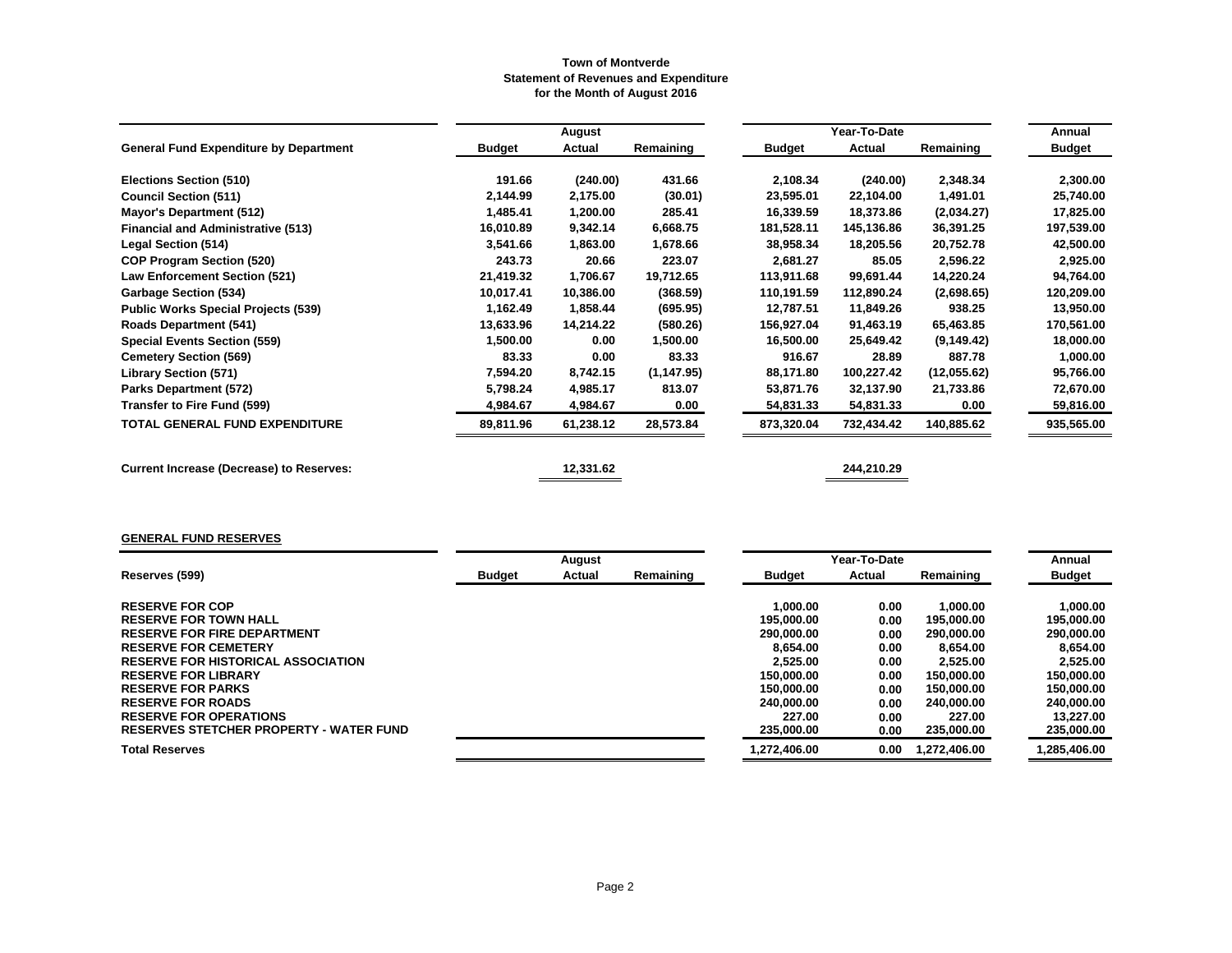# **BANK BALANCES**

|                                                 |              | August       |             | Year-To-Date |              |              |  |
|-------------------------------------------------|--------------|--------------|-------------|--------------|--------------|--------------|--|
| <b>BANK BALANCES - Per Balance Sheet</b>        | Opening      | Debit/Credit | Closing     | Opening      | Debit/Credit | Closing      |  |
| <b>Operating Account</b>                        | 20.737.64    | (3,983.00)   | 16.754.64   | 83.875.26    | (67.120.62)  | 16,754.64    |  |
| <b>Money Market account</b>                     | 1,323,701.55 | 51.989.23    | .375.690.78 | 1,033,473.69 | 342.217.09   | 1,375,690.78 |  |
| <b>Deposit Account - Water Account Deposits</b> | 63.877.41    | 3.761.60     | 67.639.01   | 59.528.41    | 8.110.60     | 67,639.01    |  |
| <b>Library Account</b>                          | 1.995.50     | (10.00)      | 1,985.50    | 2.215.50     | (230.00)     | 1,985.50     |  |
| <b>Investment Account</b>                       | 275.460.65   | 0.00         | 275.460.65  | 276.564.69   | 0.00         | 276,564.69   |  |

|--|

|                                                     |               | August   |           |               | Year-To-Date |            | Annual        |
|-----------------------------------------------------|---------------|----------|-----------|---------------|--------------|------------|---------------|
| Elections Section (510)                             | <b>Budget</b> | Actual   | Remaining | <b>Budget</b> | Actual       | Remaining  | <b>Budget</b> |
| <b>OPERATING EXPENDITURE</b>                        | 191.66        | (240.00) | 431.66    | 2,108.34      | (240.00)     | 2,348.34   | 2,300.00      |
| <b>Total Elections Section Expenditure</b>          | 191.66        | (240.00) | 431.66    | 2,108.34      | (240.00)     | 2,348.34   | 2,300.00      |
|                                                     |               | August   |           |               | Year-To-Date |            | Annual        |
| <b>Council Section (511)</b>                        | <b>Budget</b> | Actual   | Remaining | <b>Budget</b> | Actual       | Remaining  | <b>Budget</b> |
| <b>CONTRACTURAL SERVICES (Council Stipends)</b>     | 2,050.00      | 2,050.00 | 0.00      | 22,550.00     | 21,750.00    | 800.00     | 24,600.00     |
| <b>TRAVEL</b>                                       | 8.33          | 0.00     | 8.33      | 91.67         | 0.00         | 91.67      | 100.00        |
| <b>PRINTING AND COPYING</b>                         | 16.66         | 0.00     | 16.66     | 183.34        | 169.00       | 14.34      | 200.00        |
| SUBSCRIPTIONS, MEMBERSHIP AND TRAINING              | 70.00         | 125.00   | (55.00)   | 770.00        | 185.00       | 585.00     | 840.00        |
| <b>Total Council Department Expenditure</b>         | 2,144.99      | 2,175.00 | (30.01)   | 23,595.01     | 22,104.00    | 1,491.01   | 25,740.00     |
|                                                     |               | August   |           |               | Year-To-Date |            | Annual        |
| Mayor's Department (512)                            | <b>Budget</b> | Actual   | Remaining | <b>Budget</b> | Actual       | Remaining  | <b>Budget</b> |
| <b>CONTRACTURAL SERVICES (Mayor's Stipend)</b>      | 1,200.00      | 1,200.00 | 0.00      | 13,200.00     | 13,200.00    | 0.00       | 14,400.00     |
| <b>OTHER CURRENT CHARGES (Employee Recognition)</b> | 250.00        | 0.00     | 250.00    | 2,750.00      | 5,173.86     | (2,423.86) | 3,000.00      |
| SUBSCRIPTIONS, MEMBERSHIPS AND TRAINING             | 35.41         | 0.00     | 35.41     | 389.59        | 0.00         | 389.59     | 425.00        |
| <b>Total Mayor's Department Expenditure</b>         | 1,485.41      | 1,200.00 | 285.41    | 16,339.59     | 18.373.86    | (2,034.27) | 17,825.00     |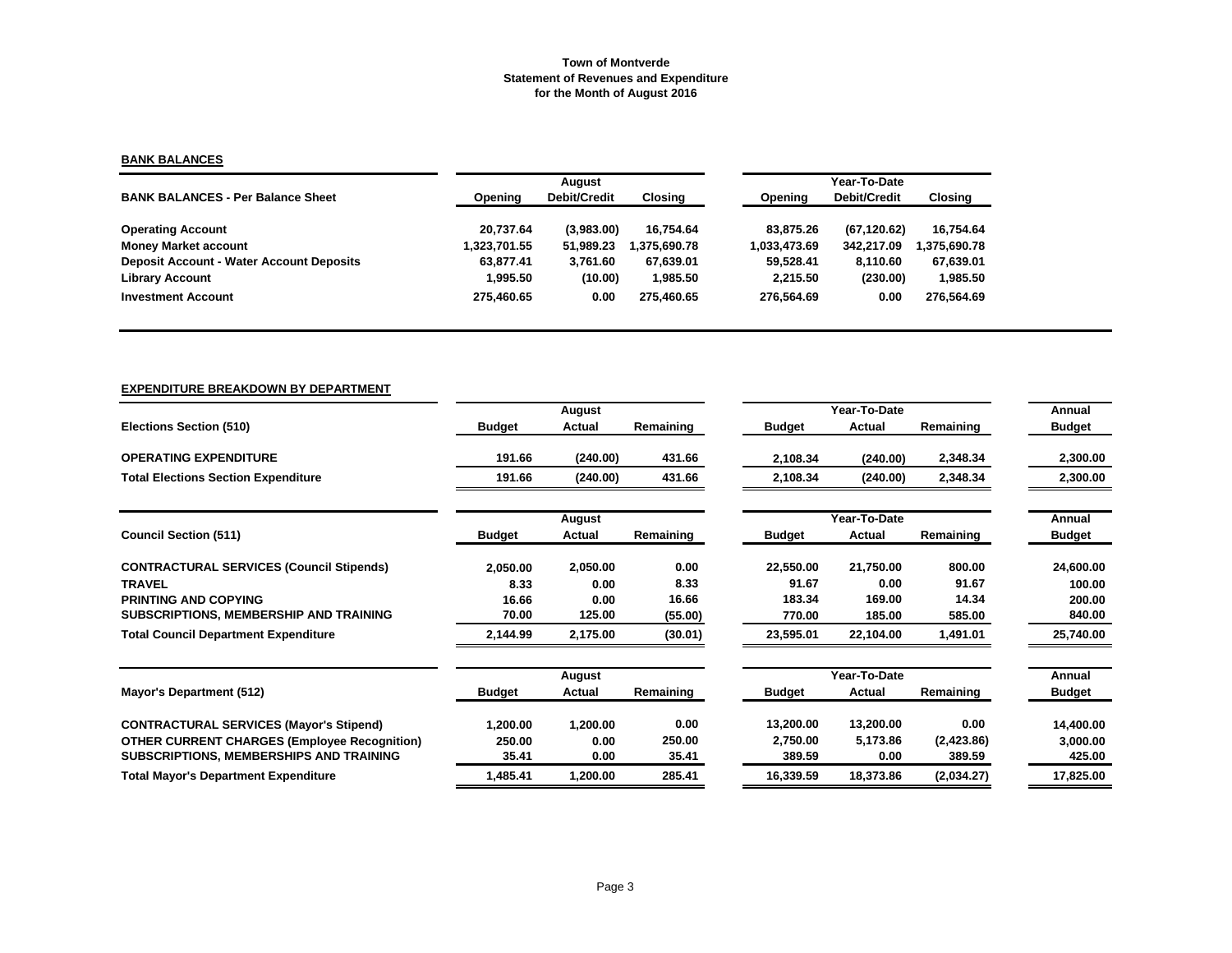|                                                            |               | August        |           |               | Year-To-Date  |             | Annual        |
|------------------------------------------------------------|---------------|---------------|-----------|---------------|---------------|-------------|---------------|
| <b>Financial and Administrative Department (513)</b>       | <b>Budget</b> | <b>Actual</b> | Remaining | <b>Budget</b> | <b>Actual</b> | Remaining   | <b>Budget</b> |
| <b>REGULAR SALARIES &amp; WAGES</b>                        | 3,288.16      | 2,252.00      | 1,036.16  | 36,168.84     | 28,774.71     | 7,394.13    | 39,457.00     |
| <b>HEALTH INSURANCE</b>                                    | 564.75        | 571.24        | (6.49)    | 6,212.25      | 6,694.61      | (482.36)    | 6,777.00      |
| <b>RETIREMENT PLAN</b>                                     | 242.33        | 169.35        | 72.98     | 2,665.67      | 2,122.55      | 543.12      | 2,908.00      |
| <b>FICA MATCHING</b>                                       | 251.50        | 171.76        | 79.74     | 2,766.50      | 2,190.68      | 575.82      | 3,018.00      |
| <b>WORKERS COMPENSATION</b>                                | 12.50         | 0.00          | 12.50     | 137.50        | 206.00        | (68.50)     | 150.00        |
| <b>PROFESSIONAL SERVICES:</b><br><b>Mascotte</b>           |               |               |           |               |               |             |               |
| <b>Planning Consultant</b>                                 | 2,166.67      | 1,785.00      | 381.67    | 23,833.37     | 13,406.99     | 10,426.38   | 26,000.00     |
| <b>Engineering (non-project)</b>                           | 5,000.00      | 0.00          | 5,000.00  | 55,000.00     | 22,440.46     | 32,559.54   | 60,000.00     |
| <b>Background Check and Bank Fees</b>                      | 6.25          | 5.63          | 0.62      | 68.75         | 61.97         | 6.78        | 75.00         |
| <b>Municode Services</b>                                   | 83.33         | 0.00          | 83.33     | 916.63        | 6,218.83      | (5,302.20)  | 1,000.00      |
| <b>ACCOUNTING &amp; AUDITING</b>                           | 750.00        | 0.00          | 750.00    | 8,250.00      | 8,000.00      | 250.00      | 9,000.00      |
| <b>CONTRACTUAL SERVICES:</b>                               |               |               |           |               |               |             |               |
| <b>Consulting Fees</b>                                     | 300.00        | 550.00        | (250.00)  | 3,300.00      | 5,900.00      | (2,600.00)  | 3,600.00      |
| <b>Janitorial Services</b>                                 | 125.00        | 89.98         | 35.02     | 1,375.00      | 1,246.63      | 128.37      | 1,500.00      |
| <b>Internet Domain</b>                                     | 18.33         | 0.00          | 18.33     | 201.67        | 257.12        | (55.45)     | 220.00        |
| <b>TRAVEL</b>                                              | 16.66         | 0.00          | 16.66     | 183.34        | 506.79        | (323.45)    | 200.00        |
| <b>TELEPHONE &amp; CABLE INTERNET SERVICE</b>              | 441.66        | 491.09        | (49.43)   | 4,858.34      | 5,392.74      | (534.40)    | 5,300.00      |
| <b>POSTAGE &amp; FREIGHT</b>                               | 239.16        | 371.50        | (132.34)  | 2,630.84      | 2,892.67      | (261.83)    | 2,870.00      |
| <b>UTILITIES</b>                                           | 441.66        | 481.16        | (39.50)   | 4,858.34      | 4,290.69      | 567.65      | 5,300.00      |
| <b>RENTALS &amp; LEASES</b>                                | 179.16        | 195.12        | (15.96)   | 1,970.84      | 2,183.61      | (212.77)    | 2,150.00      |
| <b>INSURANCE</b>                                           | 30.46         | 0.00          | 30.46     | 5,743.54      | 5,408.48      | 335.06      | 5,774.00      |
| <b>REPAIR &amp; MAINTENANCE:</b>                           |               |               |           |               |               |             |               |
| <b>USTI Software Maintenance Contract</b>                  | 220.83        | 0.00          | 220.83    | 2,429.13      | 2,307.50      | 121.63      | 2,650.00      |
| <b>Pest Control/Termite Protection</b>                     | 47.50         | 0.00          | 47.50     | 522.50        | 538.12        | (15.62)     | 570.00        |
| <b>Alarm System</b>                                        | 96.67         | 199.55        | (102.88)  | 1,063.37      | 1,091.65      | (28.28)     | 1,160.00      |
| <b>Fire Equipment Inspections</b>                          | 12.50         | 0.00          | 12.50     | 137.50        | 52.00         | 85.50       | 150.00        |
| <b>Computer Maintenance</b>                                | 83.33         | 725.00        | (641.67)  | 916.63        | 1,345.00      | (428.37)    | 1,000.00      |
| <b>Repairs to Buildings</b>                                | 150.00        | 0.00          | 150.00    | 1,650.00      | 1,099.23      | 550.77      | 1,800.00      |
| <b>Renovation of Auditorium</b>                            | 416.67        | 1,200.00      | (783.33)  | 4,583.37      | 6,591.03      | (2,007.66)  | 5,000.00      |
| <b>S.I.R.E Software Maintenance</b>                        | 0.00          | 0.00          | 0.00      | 0.00          | 1,130.20      | (1, 130.20) | 0.00          |
| <b>PRINTING &amp; COPYING</b>                              | 158.33        | 0.00          | 158.33    | 1,741.67      | 1,199.45      | 542.22      | 1,900.00      |
| <b>OTHER CHARGES - Town Hall Exp. &amp; Recording Fees</b> | 50.00         | 46.66         | 3.34      | 550.00        | 4,047.04      | (3, 497.04) | 600.00        |
| <b>OFFICE SUPPLIES</b>                                     | 83.33         | (0.40)        | 83.73     | 916.67        | 124.28        | 792.39      | 1,000.00      |
| <b>OPERATING SUPPLIES - Janitorial Supplies</b>            | 108.33        | 0.00          | 108.33    | 1,191.67      | 1,556.10      | (364.43)    | 1,300.00      |
| <b>SUBSCRIPTIONS, MEMBERSHIPS, &amp; TRAINING</b>          | 71.66         | 37.50         | 34.16     | 788.34        | 1,921.18      | (1, 132.84) | 860.00        |
| <b>CAPITAL OUTLAY - Assisted Listening Device</b>          | 287.50        | 0.00          | 287.50    | 3,162.50      | 3,938.55      | (776.05)    | 3,450.00      |
| <b>GRANTS AND AIDS</b>                                     | 66.66         | 0.00          | 66.66     | 733.34        | 0.00          | 733.34      | 800.00        |
| <b>Total Financial &amp; Admin Expenditure</b>             | 16,010.89     | 9,342.14      | 6,668.75  | 181,528.11    | 145,136.86    | 36,391.25   | 197,539.00    |

*Highlights:*

**Fees incurred for Planning Consultant for review of permit applications, site plans, variances, etc are reimbursed to the Town by the applicant**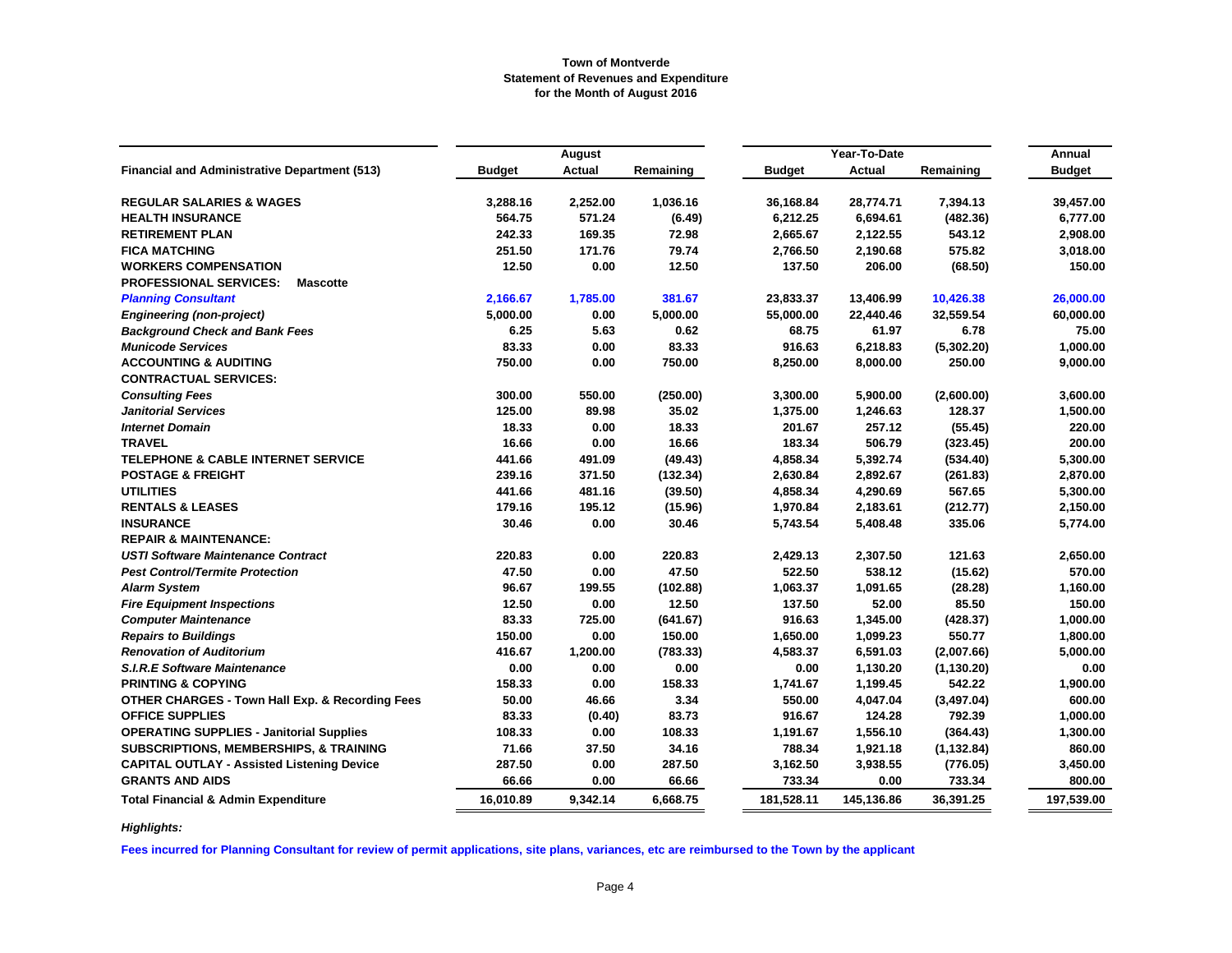|                                                        |               | <b>August</b> |           |               | Year-To-Date |            | Annual        |
|--------------------------------------------------------|---------------|---------------|-----------|---------------|--------------|------------|---------------|
| <b>Legal Section (514)</b>                             | <b>Budget</b> | Actual        | Remaining | <b>Budget</b> | Actual       | Remaining  | <b>Budget</b> |
| PROFESSIONAL SERVICES - Legal Councel                  | 3,250.00      | 1,863.00      | 1,387.00  | 35,750.00     | 15,936.31    | 19,813.69  | 39,000.00     |
| <b>LEGAL ADVERTS</b>                                   | 291.66        | 0.00          | 291.66    | 3,208.34      | 2,269.25     | 939.09     | 3,500.00      |
| <b>Total Legal Section Expenditure</b>                 | 3,541.66      | 1,863.00      | 1,678.66  | 38,958.34     | 18,205.56    | 20,752.78  | 42,500.00     |
|                                                        |               | August        |           |               | Year-To-Date |            | Annual        |
| <b>COP Program Section (520)</b>                       | <b>Budget</b> | Actual        | Remaining | <b>Budget</b> | Actual       | Remaining  | <b>Budget</b> |
| <b>TELEPHONE</b>                                       | 10.41         | 0.66          | 9.75      | 114.59        | 2.86         | 111.73     | 125.00        |
| <b>REPAIR &amp; MAINTENANCE</b>                        | 166.66        | 0.00          | 166.66    | 1,833.34      | 0.00         | 1,833.34   | 2,000.00      |
| <b>FUEL</b>                                            | 66.66         | 20.00         | 46.66     | 733.34        | 82.19        | 651.15     | 800.00        |
| <b>Total COP Program Expenditure</b>                   | 243.73        | 20.66         | 223.07    | 2,681.27      | 85.05        | 2,596.22   | 2,925.00      |
|                                                        |               | August        |           |               | Year-To-Date |            | Annual        |
| <b>Law Enforcement Section (521)</b>                   | <b>Budget</b> | <b>Actual</b> | Remaining | <b>Budget</b> | Actual       | Remaining  | <b>Budget</b> |
| LAKE COUNTY SHERIFF'S CONTRACT Paid Quarterly          | 20,283.50     | 0.00          | 20,283.50 | 101,417.50    | 81,133.11    | 20,284.39  | 81,134.00     |
| <b>FUNDS FOR EXTRA DETAILS</b>                         | 1,000.00      | 1,544.85      | (544.85)  | 11,000.00     | 16,871.74    | (5,871.74) | 12,000.00     |
| <b>TELEPHONE</b>                                       | 88.33         | 87.63         | 0.70      | 971.67        | 982.38       | (10.71)    | 1,060.00      |
| UTILITIES - Electricity                                | 30.83         | 63.19         | (32.36)   | 339.17        | 427.08       | (87.91)    | 370.00        |
| REPAIR & MAINTENANCE - Pest, Off Supp & Fire Ex. Insp. | 16.66         | 11.00         | 5.66      | 183.34        | 277.13       | (93.79)    | 200.00        |
| <b>Total Law Enforcement Expenditure</b>               | 21,419.32     | 1,706.67      | 19,712.65 | 113,911.68    | 99,691.44    | 14,220.24  | 94,764.00     |
|                                                        |               | August        |           |               | Annual       |            |               |
| <b>Garbage Section (534)</b>                           | <b>Budget</b> | Actual        | Remaining | <b>Budget</b> | Actual       | Remaining  | <b>Budget</b> |
| <b>CONTRACTUAL SERVICES</b>                            | 10,017.41     | 10,386.00     | (368.59)  | 110,191.59    | 112,890.24   | (2,698.65) | 120,209.00    |
| <b>Total Garbage Section Expenditure</b>               | 10,017.41     | 10,386.00     | (368.59)  | 110,191.59    | 112,890.24   | (2,698.65) | 120,209.00    |
|                                                        |               |               |           |               |              |            |               |
|                                                        |               | August        |           |               | Year-To-Date |            | Annual        |
| <b>Public Works General Projects (539)</b>             | <b>Budget</b> | Actual        | Remaining | <b>Budget</b> | Actual       | Remaining  | <b>Budget</b> |
| <b>REPAIRS AND MAINTENANCE</b>                         | 208.33        | 1,108.80      | (900.47)  | 2,291.67      | 4,992.21     | (2,700.54) | 2,500.00      |
| <b>LAKE FLORENCE ELECTRICITY</b>                       | 750.00        | 686.45        | 63.55     | 8,250.00      | 5,574.54     | 2,675.46   | 9,000.00      |
| <b>ELECTRICITY AT PW BUILDING</b>                      | 41.66         | 63.19         | (21.53)   | 458.34        | 427.05       | 31.29      | 500.00        |
| <b>LANDSCAPING AT PW BUILDING</b>                      | 100.00        | 0.00          | 100.00    | 1,100.00      | 0.00         | 1,100.00   | 1,200.00      |
| <b>OPERATING SUPPLIES</b>                              | 62.50         | 0.00          | 62.50     | 687.50        | 855.46       | (167.96)   | 750.00        |
| <b>Total Public Works General Projects</b>             | 1,162.49      | 1.858.44      | (695.95)  | 12,787.51     | 11,849.26    | 938.25     | 13,950.00     |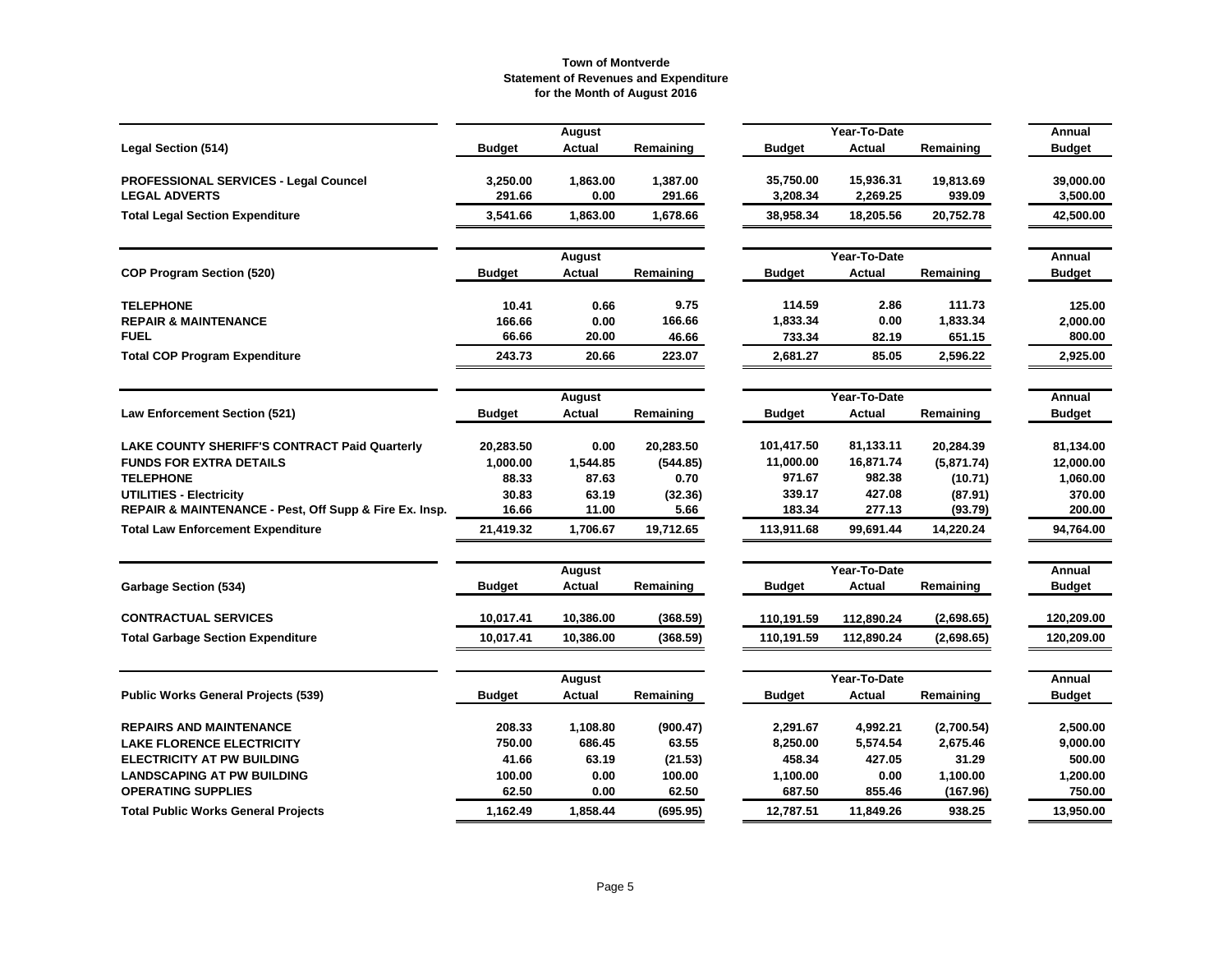|                                                       |               | August        |            |               | Year-To-Date  |             |                         |  |
|-------------------------------------------------------|---------------|---------------|------------|---------------|---------------|-------------|-------------------------|--|
| <b>Roads Department (541)</b>                         | <b>Budget</b> | <b>Actual</b> | Remaining  | <b>Budget</b> | <b>Actual</b> | Remaining   | Annual<br><b>Budget</b> |  |
| <b>REGULAR SALARIES &amp; WAGES</b>                   | 2,245.66      | 2,141.39      | 104.27     | 24,701.34     | 26,164.12     | (1,462.78)  | 26,947.00               |  |
| <b>HEALTH INSURANCE</b>                               | 316.66        | 0.00          | 316.66     | 3,483.34      | 0.00          | 3.483.34    | 3.800.00                |  |
| <b>RETIREMENT PLAN</b>                                | 165.50        | 157.02        | 8.48       | 1,820.50      | 1,916.00      | (95.50)     | 1,986.00                |  |
| <b>UNIFORMS &amp; CLOTHING</b>                        | 20.83         | 0.00          | 20.83      | 229.17        | 126.44        | 102.73      | 250.00                  |  |
| <b>FICA MATCHING</b>                                  | 171.83        | 163.81        | 8.02       | 1,890.17      | 2,001.61      | (111.44)    | 2,062.00                |  |
| <b>WORKERS COMPENSATION</b>                           | 133.33        | 0.00          | 133.33     | 1,466.67      | 1,496.00      | (29.33)     | 1,600.00                |  |
| <b>PROFESSIONAL SERVICES - Engineering</b>            | 416.66        | 0.00          | 416.66     | 4,583.34      | 149.28        | 4,434.06    | 5,000.00                |  |
| <b>CONTRACTUAL SERVICES - Removal of Trees, Lowry</b> | 1,041.66      | 8,775.00      | (7,733.34) | 11,458.34     | 13,031.00     | (1,572.66)  | 12,500.00               |  |
| <b>TELEPHONE</b>                                      | 4.16          | 0.00          | 4.16       | 45.84         | 0.00          | 45.84       | 50.00                   |  |
| UTILITIES:                                            |               |               |            |               | 0.00          |             |                         |  |
| <b>Street Lighting - Power</b>                        | 1,272.08      | 934.85        | 337.23     | 13,992.92     | 10,375.82     | 3,617.10    | 15,265.00               |  |
| <b>Street Lighting - Equipment Rental &amp; Lease</b> | 2,304.16      | 1,977.15      | 327.01     | 25,345.84     | 21,650.04     | 3,695.80    | 27,650.00               |  |
| <b>INSURANCE</b>                                      | 28.94         | 0.00          | 28.94      | 7,272.06      | 6,953.76      | 318.30      | 7,301.00                |  |
| <b>REPAIR AND MAINTENANCE - Truck Service</b>         | 791.66        | 0.00          | 791.66     | 8,708.34      | 479.76        | 8,228.58    | 9,500.00                |  |
| <b>OPERATING SUPPLIES</b>                             | 50.00         | 65.00         | (15.00)    | 550.00        | 698.01        | (148.01)    | 600.00                  |  |
| <b>FUEL</b>                                           | 20.83         | 0.00          | 20.83      | 229.17        | 84.30         | 144.87      | 250.00                  |  |
| <b>ROAD MATERIALS &amp; SUPPLIES</b>                  | 650.00        | 0.00          | 650.00     | 7,150.00      | 5,871.05      | 1,278.95    | 7,800.00                |  |
| <b>INFRASTRUCTURE - Road Repair</b>                   | 3,750.00      | 0.00          | 3,750.00   | 41,250.00     | 0.00          | 41,250.00   | 45,000.00               |  |
| AID TO GOVERNMENT AGENCIES - Grants                   | 250.00        | 0.00          | 250.00     | 2,750.00      | 466.00        | 2,284.00    | 3,000.00                |  |
| <b>Total Roads Department</b>                         | 13,633.96     | 14,214.22     | (580.26)   | 156,927.04    | 91,463.19     | 65,463.85   | 170,561.00              |  |
|                                                       |               | August        |            |               | Year-To-Date  |             | Annual                  |  |
| <b>Special Events Section (559)</b>                   | <b>Budget</b> | Actual        | Remaining  | <b>Budget</b> | <b>Actual</b> | Remaining   | <b>Budget</b>           |  |
| <b>MONTVERDE DAY &amp; CONCERTS IN THE PARK</b>       | 1,500.00      | 0.00          | 1,500.00   | 16,500.00     | 25,649.42     | (9, 149.42) | 18,000.00               |  |
| <b>Total Special Events Section Expenditure</b>       | 1,500.00      | 0.00          | 1,500.00   | 16,500.00     | 25,649.42     | (9, 149.42) | 18,000.00               |  |
|                                                       |               | August        |            |               | Year-To-Date  |             | Annual                  |  |
| <b>Cemetery Section (569)</b>                         | <b>Budget</b> | Actual        | Remaining  | <b>Budget</b> | Actual        | Remaining   | <b>Budget</b>           |  |
| <b>REPAIR &amp; MAINTENANCE</b>                       | 83.33         | 0.00          | 83.33      | 916.67        | 28.89         | 887.78      | 1,000.00                |  |
| <b>Total Cemetery Section Expenditure</b>             | 83.33         | 0.00          | 83.33      | 916.67        | 28.89         | 887.78      | 1.000.00                |  |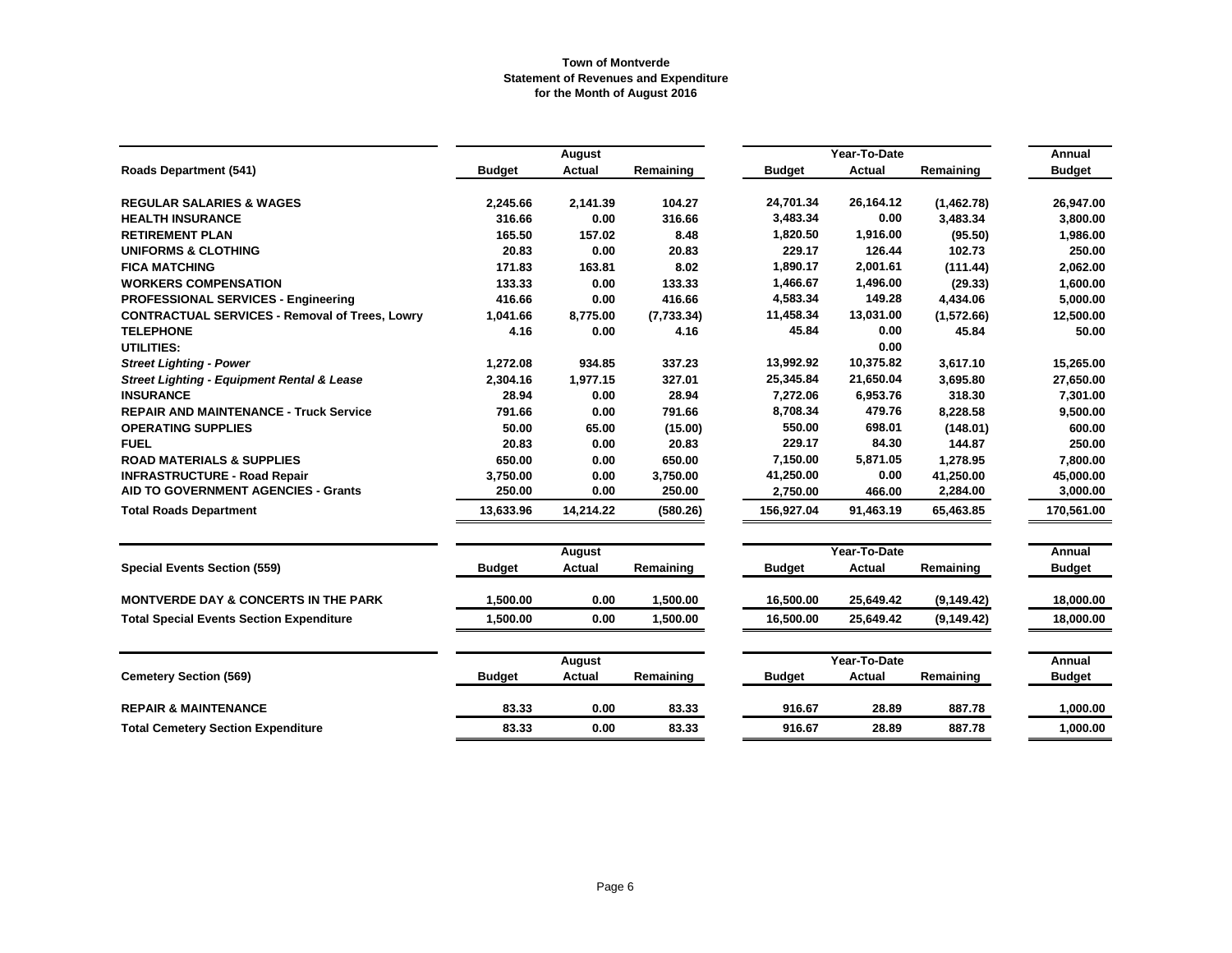|                                                   |               | August        |             |               | Year-To-Date |             | Annual        |
|---------------------------------------------------|---------------|---------------|-------------|---------------|--------------|-------------|---------------|
| <b>Library Department (571)</b>                   | <b>Budget</b> | <b>Actual</b> | Remaining   | <b>Budget</b> | Actual       | Remaining   | <b>Budget</b> |
| <b>REGULAR SALARIES &amp; WAGES</b>               | 3,913.00      | 3,829.22      | 83.78       | 43,042.00     | 47,514.90    | (4, 472.90) | 46,955.00     |
| <b>HEALTH INSURANCE</b>                           | 1,085.50      | 1,095.74      | (10.24)     | 11,940.50     | 12,845.18    | (904.68)    | 13,026.00     |
| <b>RETIREMENT PLAN</b>                            | 288.41        | 296.53        | (8.12)      | 3,172.59      | 3,390.25     | (217.66)    | 3,461.00      |
| <b>FICA MATCHING</b>                              | 299.33        | 291.32        | 8.01        | 3,292.67      | 3,551.41     | (258.74)    | 3,592.00      |
| <b>WORKERS COMPENSATION</b>                       | 16.66         | 0.00          | 16.66       | 183.34        | 130.00       | 53.34       | 200.00        |
| <b>CONTRACTUAL SERVICES:</b>                      |               |               |             |               |              |             |               |
| <b>Collection Service for Library Fines</b>       | 8.33          | 0.00          | 8.33        | 91.63         | 0.00         | 91.63       | 100.00        |
| <b>Special Program Speakers</b>                   | 66.67         | 0.00          | 66.67       | 733.37        | 0.00         | 733.37      | 800.00        |
| <b>Cleaning Services</b>                          | 125.00        | 89.98         | 35.02       | 1,375.00      | 1,196.21     | 178.79      | 1,500.00      |
| <b>TRAVEL</b>                                     | 16.66         | 0.00          | 16.66       | 183.34        | 0.00         | 183.34      | 200.00        |
| <b>TELEPHONE</b>                                  | 600.00        | 1,948.12      | (1,348.12)  | 6,600.00      | 16,340.87    | (9,740.87)  | 7,200.00      |
| <b>POSTAGE &amp; FREIGHT</b>                      | 16.66         | 0.00          | 16.66       | 183.34        | 0.00         | 183.34      | 200.00        |
| <b>UTILITIES</b>                                  | 358.33        | 711.18        | (352.85)    | 3,941.67      | 4,511.59     | (569.92)    | 4,300.00      |
| <b>INSURANCE</b>                                  | 19.26         | 0.00          | 19.26       | 4,847.74      | 4,635.84     | 211.90      | 4,867.00      |
| <b>REPAIR &amp; MAINTENANCE:</b>                  |               |               |             |               |              |             |               |
| <b>Pest Control</b>                               | 20.83         | 0.00          | 20.83       | 229.13        | 0.00         | 229.13      | 250.00        |
| <b>General Repairs and Maintenance</b>            | 166.67        | 0.00          | 166.67      | 1,833.37      | 1,399.10     | 434.27      | 2,000.00      |
| <b>Alarm System Fees</b>                          | 30.42         | 0.00          | 30.42       | 334.62        | 394.56       | (59.94)     | 365.00        |
| <b>Fire Extinguisher Inspection</b>               | 8.33          | 0.00          | 8.33        | 91.63         | 38.00        | 53.63       | 100.00        |
| <b>PROMOTIONAL ACTIVITIES</b>                     | 58.33         | 83.90         | (25.57)     | 641.67        | 630.40       | 11.27       | 700.00        |
| OTHER CURRENT CHARGES AND OBLIGATIONS             | 66.66         | 0.00          | 66.66       | 733.34        | 870.23       | (136.89)    | 800.00        |
| <b>OFFICE SUPPLIES</b>                            | 83.33         | 0.00          | 83.33       | 916.67        | 718.99       | 197.68      | 1,000.00      |
| <b>OPERATING SUPPLIES</b>                         | 33.33         | 34.99         | (1.66)      | 366.67        | 351.67       | 15.00       | 400.00        |
| <b>SUBSCRIPTIONS, MEMBERSHIPS, &amp; TRAINING</b> | 20.83         | 0.00          | 20.83       | 229.17        | 0.00         | 229.17      | 250.00        |
| <b>MACHINERY AND EQUIPMENT</b>                    | 0.00          | 0.00          | 0.00        | 0.00          | 89.00        | (89.00)     | 0.00          |
| <b>LIBRARY BOOKS AND MATERIALS</b>                | 291.66        | 361.17        | (69.51)     | 3,208.34      | 1,619.22     | 1,589.12    | 3,500.00      |
| <b>Total Library Department Expenditure</b>       | 7,594.20      | 8,742.15      | (1, 147.95) | 88,171.80     | 100,227.42   | (12,055.62) | 95,766.00     |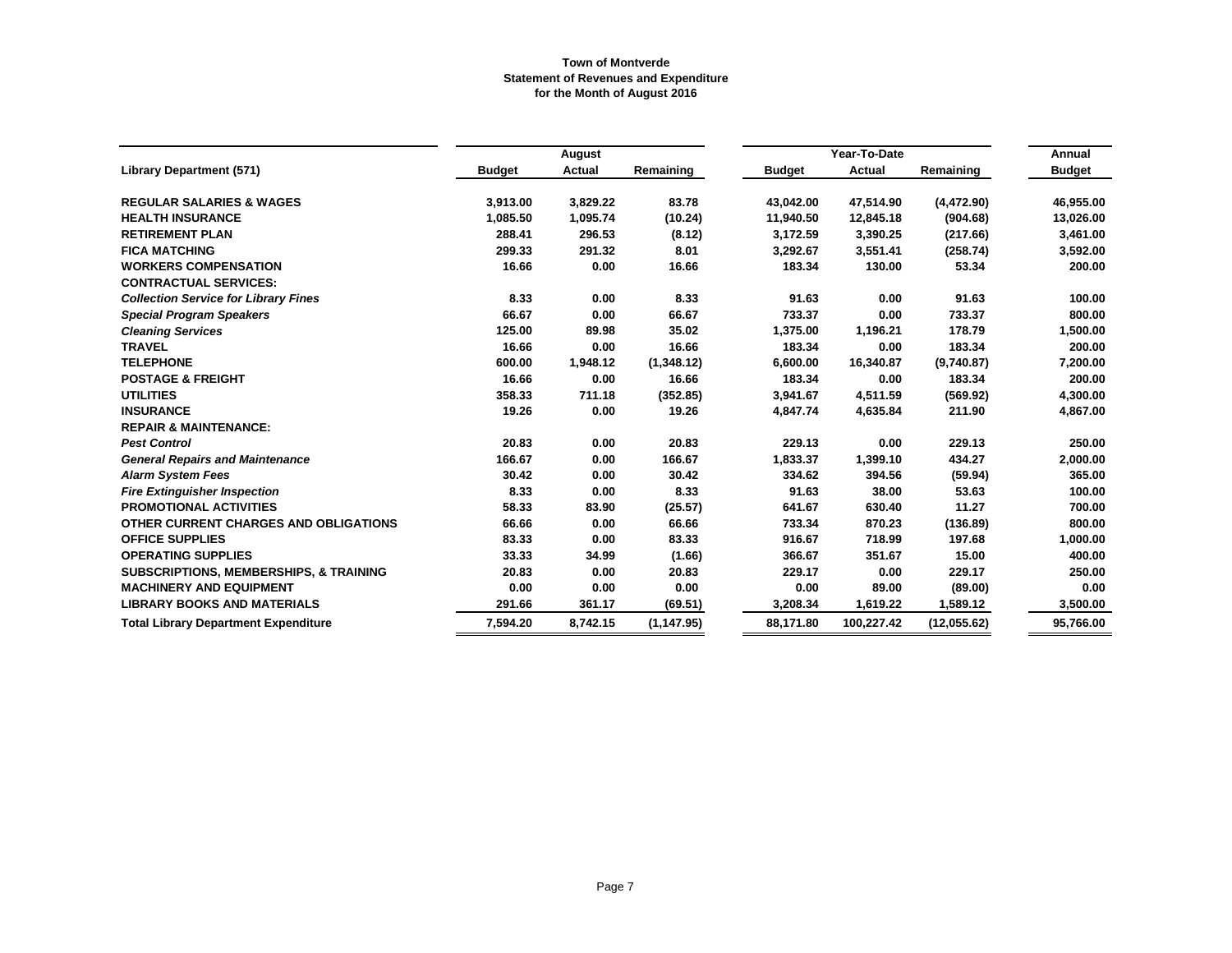|                                                |               | August   |            |               | Year-To-Date |           | Annual        |
|------------------------------------------------|---------------|----------|------------|---------------|--------------|-----------|---------------|
| Parks Department (572)                         | <b>Budget</b> | Actual   | Remaining  | <b>Budget</b> | Actual       | Remaining | <b>Budget</b> |
| <b>PROFESSIONAL SERVICES</b>                   | 416.66        | 0.00     | 416.66     | 4,583.34      | 0.00         | 4,583.34  | 5,000.00      |
| <b>CONTRACTUAL SERVICES:</b>                   |               |          |            |               |              |           |               |
| <b>Tree Removal in Parks</b>                   | 166.66        | 0.00     | 166.66     | 1,833.27      | 0.00         | 1,833.27  | 2,000.00      |
| Janitorial Services at the Community Building  | 183.33        | 89.95    | 93.38      | 2,016.63      | 2,186.56     | (169.93)  | 2,200.00      |
| <b>TELEPHONE &amp; INTERNET</b>                | 122.91        | 147.41   | (24.50)    | 1,352.15      | 1,685.05     | (332.90)  | 1,475.00      |
| <b>UTILITIES - Electric &amp; Gas</b>          | 345.83        | 220.41   | 125.42     | 3.804.17      | 2,951.13     | 853.04    | 4,150.00      |
| <b>RENTALS &amp; LEASES</b>                    | 16.66         | 0.00     | 16.66      | 183.40        | 1.35         | 182.05    | 200.00        |
| <b>INSURANCE</b>                               | 12.87         | 0.00     | 12.87      | 3,232.13      | 3,090.56     | 141.57    | 3,245.00      |
| <b>REPAIR &amp; MAINTENANCE:</b>               |               |          |            |               |              |           |               |
| <b>Pest Control</b>                            | 50.00         | 50.00    | 0.00       | 550.00        | 830.76       | (280.76)  | 600.00        |
| <b>Clearing of Lakes</b>                       | 54.16         | 0.00     | 54.16      | 595.82        | 0.00         | 595.82    | 650.00        |
| <b>Tree Trimming</b>                           | 166.66        | 0.00     | 166.66     | 1,833.27      | 0.00         | 1,833.27  | 2,000.00      |
| <b>Fire Extinguisher Inspection</b>            | 16.66         | 0.00     | 16.66      | 183.27        | 14.00        | 169.27    | 200.00        |
| <b>Maintenance of Vehicles</b>                 | 133.33        | 37.99    | 95.34      | 1,466.63      | 987.73       | 478.90    | 1,600.00      |
| <b>Repairs to Community Building</b>           | 150.00        | 1,572.98 | (1,422.98) | 1,650.00      | 2,635.10     | (985.10)  | 1,800.00      |
| <b>Maintainance of Parks</b>                   | 125.00        | 0.00     | 125.00     | 1,375.00      | 1,495.53     | (120.53)  | 1,500.00      |
| <b>Mowing</b>                                  | 2,583.36      | 2,800.00 | (216.64)   | 15,416.77     | 14,583.96    | 832.81    | 31,000.00     |
| <b>OTHER CURRENT CHARGES &amp; OBLIGATIONS</b> | 4.16          | 0.00     | 4.16       | 45.90         | 14.36        | 31.54     | 50.00         |
| <b>OPERATING SUPPLIES</b>                      | 166.66        | 34.13    | 132.53     | 1,833.34      | 526.57       | 1,306.77  | 2,000.00      |
| <b>FUEL</b>                                    | 250.00        | 32.30    | 217.70     | 2,750.00      | 1,135.24     | 1,614.76  | 3,000.00      |
| <b>CAPITAL OUTLAY - Truskett Park</b>          | 833.33        | 0.00     | 833.33     | 9,166.67      | 0.00         | 9,166.67  | 10,000.00     |
| <b>Total Parks Department</b>                  | 5,798.24      | 4,985.17 | 813.07     | 53,871.76     | 32,137.90    | 21,733.86 | 72,670.00     |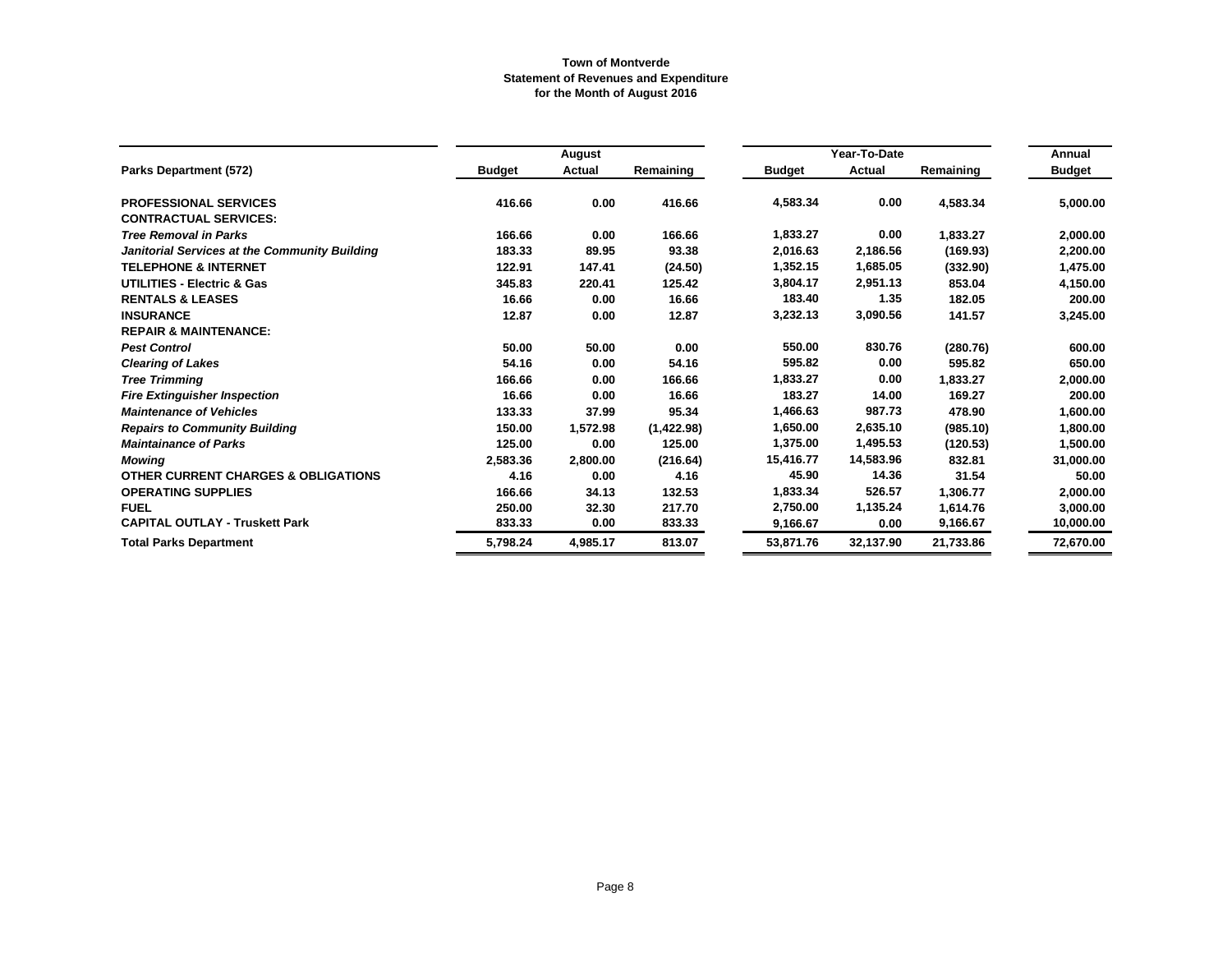# **WATER DEPARTMENT**

|                                      |               | August    |           |               | Year-To-Date |           |               |  |
|--------------------------------------|---------------|-----------|-----------|---------------|--------------|-----------|---------------|--|
| <b>Water Fund Revenues</b>           | <b>Budget</b> | Actual    | Remaining | <b>Budget</b> | Actual       | Remaining | <b>Budget</b> |  |
| <b>WATER SERVICE CHARGES</b>         | 23.583.33     | 27,949.87 | 4,366.54  | 259.416.67    | 270.175.48   | 10,758.81 | 283,000,00    |  |
| <b>CONNECTION/DISCONNECTION FEES</b> | 250.00        | 420.00    | 170.00    | 2,750.00      | 4,300.66     | 1,550.66  | 3,000.00      |  |
| <b>INTEREST EARNINGS</b>             | 116.66        | 155.47    | 38.81     | 1,283.34      | 1,438.37     | 155.03    | 1,400.00      |  |
| <b>REVENUE OTHER SOURCES</b>         | 0.00          | 0.00      | 0.00      | 0.00          | 287.13       | 287.13    | 0.00          |  |
| <b>Total Water Fund Revenues</b>     | 23.949.99     | 28.525.34 | 4.575.35  | 263.450.01    | 276.201.64   | 12.751.63 | 287,400.00    |  |

|                                               |               | August   |           |               | Year-To-Date |             |               |  |
|-----------------------------------------------|---------------|----------|-----------|---------------|--------------|-------------|---------------|--|
| <b>Water Fund Expenditure (533)</b>           | <b>Budget</b> | Actual   | Remaining | <b>Budget</b> | Actual       | Remaining   | <b>Budget</b> |  |
| <b>REGULAR SALARIES &amp; WAGES</b>           | 9,591.83      | 9,292.15 | 299.68    | 105,510.17    | 112,696.10   | (7, 185.93) | 115,102.00    |  |
| <b>HEALTH INSURANCE</b>                       | 1,563.41      | 1,690.55 | (127.14)  | 17,197.59     | 20,115.79    | (2,918.20)  | 18,761.00     |  |
| <b>RETIREMENT PLAN</b>                        | 706.91        | 675.27   | 31.64     | 7,776.09      | 7,975.07     | (198.98)    | 8,483.00      |  |
| <b>UNIFORMS &amp; CLOTHINGS</b>               | 41.66         | 0.00     | 41.66     | 458.34        | 126.43       | 331.91      | 500.00        |  |
| <b>FICA MATCHING</b>                          | 733.75        | 706.90   | 26.85     | 8,071.25      | 8,569.64     | (498.39)    | 8,805.00      |  |
| <b>WORKERS COMPENSATION</b>                   | 208.33        | 0.00     | 208.33    | 2,291.67      | 2,206.00     | 85.67       | 2,500.00      |  |
| <b>PROFESSIONAL SERVICES:</b>                 |               |          |           |               |              |             |               |  |
| <b>Engineering Services - As Necessary</b>    | 833.33        | 644.75   | 188.58    | 9,166.67      | 2,725.36     | 6,441.31    | 10,000.00     |  |
| <b>Bank Fees</b>                              | 41.67         | 378.54   | (336.87)  | 458.40        | 3,606.47     | (3, 148.07) | 500.00        |  |
| <b>Annual Consumer Confidence Report</b>      | 16.66         | 0.00     | 16.66     | 183.27        | 0.00         | 183.27      | 200.00        |  |
| <b>ACCOUNTING &amp; AUDITING</b>              | 791.66        | 0.00     | 791.66    | 8,708.34      | 8,692.68     | 15.66       | 9,500.00      |  |
| <b>CONTRACTUAL SERVICES:</b>                  |               |          |           |               |              |             |               |  |
| <b>Well/Water Testing - Plant Technicians</b> | 741.67        | 1,130.00 | (388.33)  | 8,158.44      | 7,280.00     | 878.44      | 8,900.00      |  |
| <b>Digging for Water Lines</b>                | 16.66         | 0.00     | 16.66     | 183.27        | 188.27       | (5.00)      | 200.00        |  |
| <b>Software Payments</b>                      | 33.33         | 47.27    | (13.94)   | 366.63        | 453.13       | (86.50)     | 400.00        |  |
| <b>TRAVEL</b>                                 | 200.00        | 525.26   | (325.26)  | 2,200.00      | 525.26       | 1,674.74    | 2,400.00      |  |
| <b>TELEPHONE</b>                              | 250.00        | 237.78   | 12.22     | 2,750.00      | 2,738.70     | 11.30       | 3,000.00      |  |
| <b>POSTAGE &amp; FREIGHT</b>                  | 300.00        | 871.50   | (571.50)  | 3,300.00      | 3,331.00     | (31.00)     | 3,600.00      |  |
| <b>UTILITIES</b>                              | 1,365.00      | 1,217.37 | 147.63    | 15,015.00     | 12,925.17    | 2,089.83    | 16,380.00     |  |
| <b>RENTALS &amp; LEASES - Copier Machine</b>  | 175.00        | 195.11   | (20.11)   | 1,925.00      | 2,183.54     | (258.54)    | 2,100.00      |  |
| <b>INSURANCE</b>                              | 40.17         | 0.00     | 40.17     | 10,099.83     | 9,658.00     | 441.83      | 10,140.00     |  |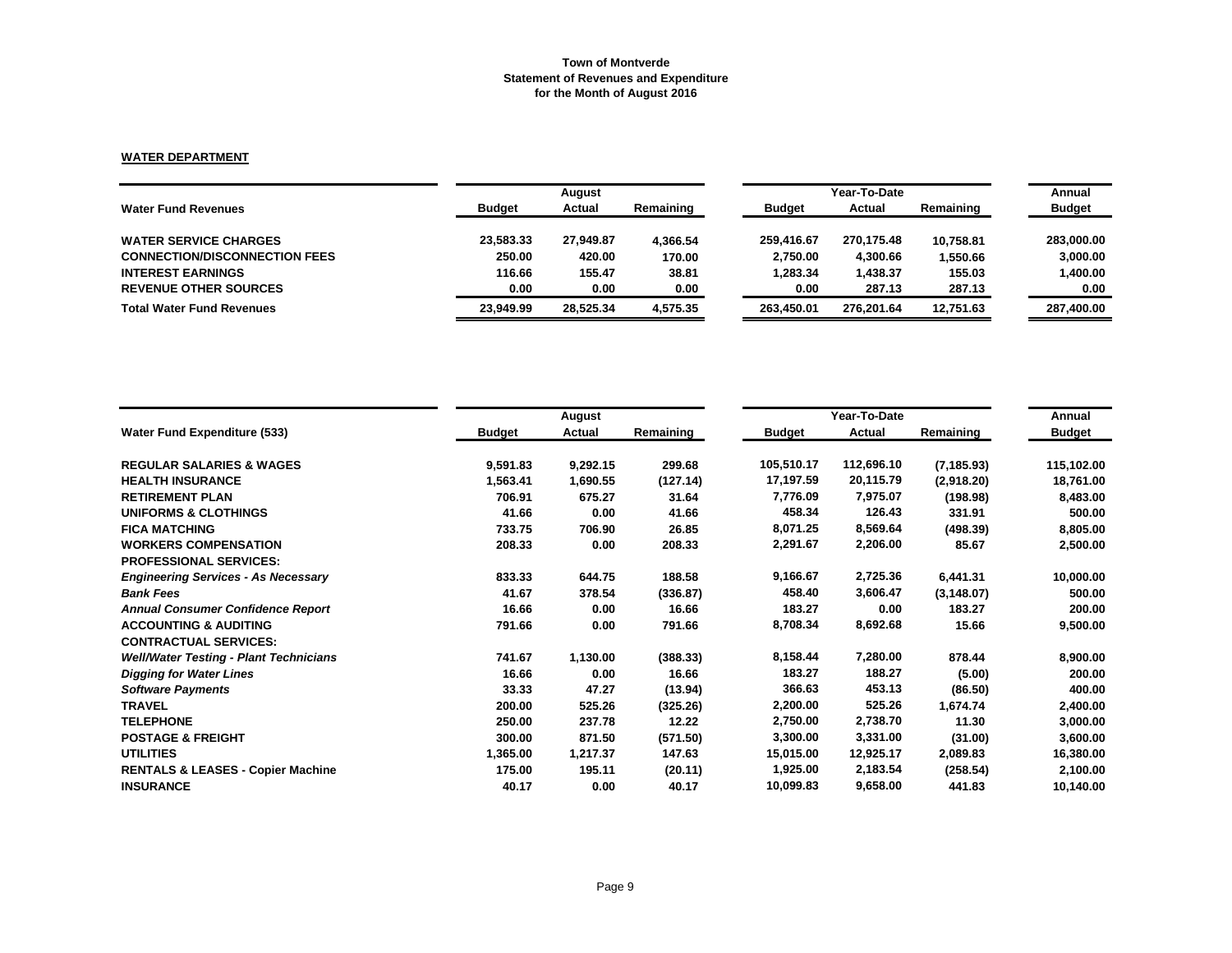| <b>REPAIR &amp; MAINTENANCE:</b>                  |           |           |             |            |            |            |            |
|---------------------------------------------------|-----------|-----------|-------------|------------|------------|------------|------------|
| <b>Pest Control</b>                               | 14.58     | 0.00      | 14.58       | 160.38     | 11.00      | 149.38     | 175.00     |
| Well, Water Main Repairs                          | 353.17    | 11.00     | 342.17      | 3,884.94   | 2,486.13   | 1,398.81   | 4,238.00   |
| Software Maintenance - EZ Route, USTI             | 275.00    | 0.00      | 275.00      | 3,025.00   | 3,095.50   | (70.50)    | 3,300.00   |
| <b>Water Tank Maintenance</b>                     | 950.00    | 2,513.18  | (1, 563.18) | 10,450.00  | 12,500.90  | (2,050.90) | 11,400.00  |
| <b>Pipe Repairs</b>                               | 166.66    | 0.00      | 166.66      | 1,833.27   | 0.00       | 1,833.27   | 2,000.00   |
| <b>Vehicle Repairs</b>                            | 125.00    | 0.00      | 125.00      | 1,375.00   | 1,968.06   | (593.06)   | 1,500.00   |
| <b>Water Pump Motor Maintenance</b>               | 87.50     | 0.00      | 87.50       | 962.50     | 87.50      | 875.00     | 1,050.00   |
| <b>Fire Extinguisher Inspection</b>               | 6.25      | 0.00      | 6.25        | 68.75      | 31.00      | 37.75      | 75.00      |
| <b>Computer Repair</b>                            | 100.00    | 725.00    | (625.00)    | 1,100.00   | 1,305.00   | (205.00)   | 1,200.00   |
| <b>APS Major PMI Inspection</b>                   | 125.00    | 0.00      | 125.00      | 1,375.00   | 199.50     | 1,175.50   | 1,500.00   |
| <b>PRINTING &amp; COPYING</b>                     | 141.66    | 0.00      | 141.66      | 1,558.34   | 1,019.76   | 538.58     | 1,700.00   |
| <b>OTHER CURRENT CHARGES:</b>                     | 0.00      | 0.00      | 0.00        | 0.00       | (93.16)    | 93.16      | 0.00       |
| <b>Licenses</b>                                   | 183.33    | 0.00      | 183.33      | 2,016.67   | 2,015.62   | 1.05       | 2,200.00   |
| Recording of Water Liens etc.                     | 25.00     | 0.00      | 25.00       | 275.00     | (145.00)   | 420.00     | 300.00     |
| <b>MS4 Stormwater Permit</b>                      | 475.00    | 0.00      | 475.00      | 5,225.00   | 0.00       | 5,225.00   | 5,700.00   |
| <b>OFFICE SUPPLIES</b>                            | 175.00    | 69.36     | 105.64      | 1,925.00   | 354.61     | 1,570.39   | 2,100.00   |
| <b>OPERATING SUPPLIES</b>                         | 675.00    | 112.75    | 562.25      | 7,425.00   | 4,127.94   | 3,297.06   | 8,100.00   |
| <b>FUEL</b>                                       | 208.33    | 111.11    | 97.22       | 2,291.67   | 1,252.29   | 1,039.38   | 2,500.00   |
| <b>SUBSCRIPTIONS, MEMBERSHIPS, &amp; TRAINING</b> | 193.33    | 37.50     | 155.83      | 2,126.67   | 781.50     | 1,345.17   | 2,320.00   |
| <b>MACHINERY AND EQUIPMENT - Capital Outlay:</b>  |           | 0.00      |             | 0.00       | 200.00     |            |            |
| <b>SCADA Alarm</b>                                | 3,333.33  | 0.00      | 3,333.33    | 36,666.63  | 0.00       | 36,666.63  | 40,000.00  |
| <b>Line Locator</b>                               | 416.67    | 0.00      | 416.67      | 4,583.37   | 0.00       | 4,583.37   | 5,000.00   |
| <b>Backflow Check Valves</b>                      | 710.00    | 0.00      | 710.00      | 7,810.00   | 0.00       | 7,810.00   | 8,520.00   |
| <b>Water Meters</b>                               | 1,666.66  | 0.00      | 1,666.66    | 18,333.34  | 1,696.25   | 16,637.09  | 20,000.00  |
| <b>Total Water Fund Expenditure</b>               | 28,057.51 | 21,192.35 | 6,865.16    | 318,291.49 | 238,891.01 | 79,600.48  | 346,349.00 |
| <b>WATER FUND RESERVES</b>                        |           |           |             | 335,970.00 | 0.00       | 335,970.00 | 335,970.00 |